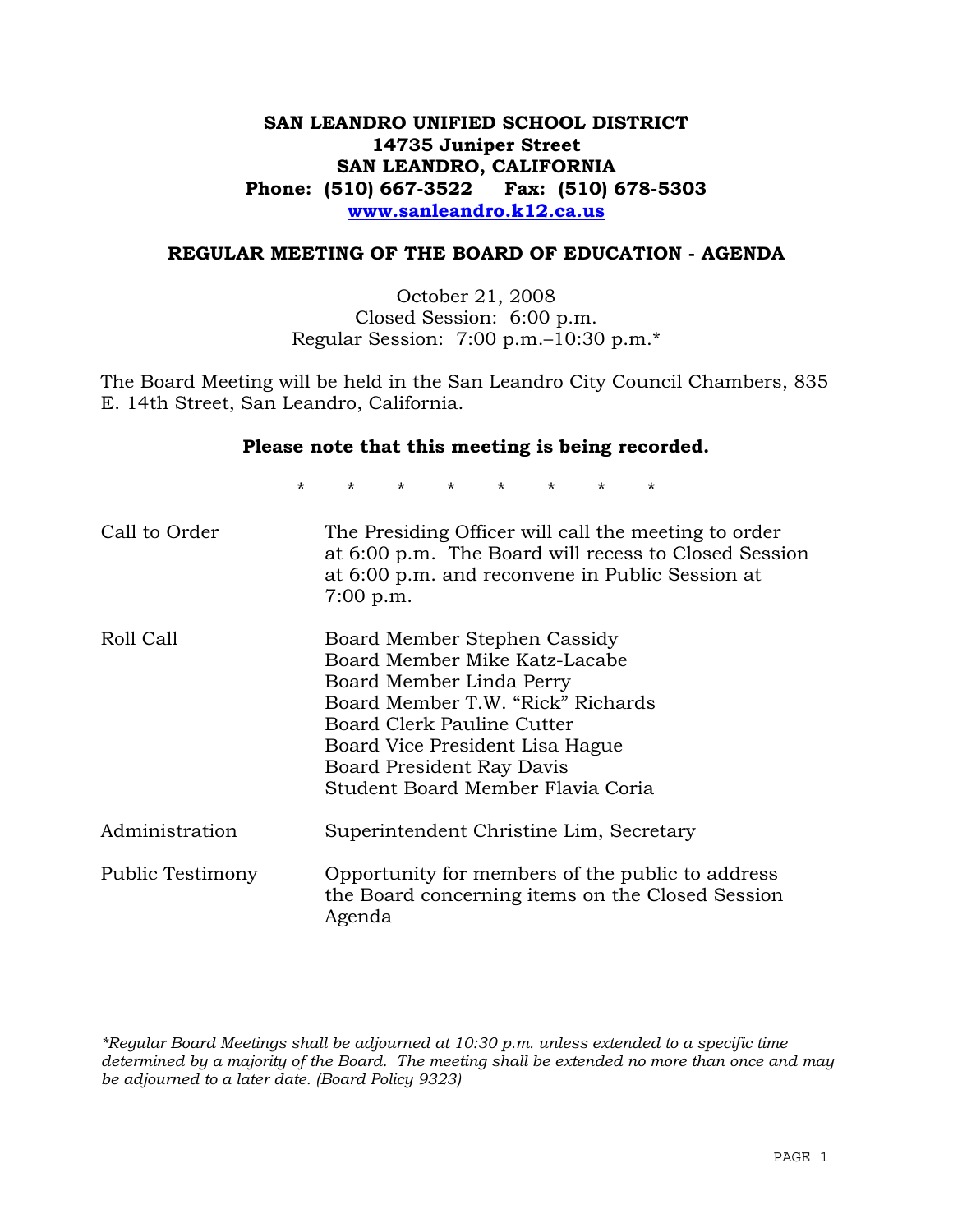Prior to the Public Session, the Board will meet in Closed Session pursuant to Education Code Sections 35146 and 48918(c), and Government Code Sections 54957, 54956.6, 54956.9(b), 54956.8, and 54956.9.

- a) Student Expulsions
- b) Public Employee Performance Evaluation, Title: Superintendent's Evaluation
- c) Public Employee Discipline/Dismissal/Release/Hiring
- d) Conference with Labor Negotiator
- e) Conference with Legal Counsel Anticipated Litigation Significant exposure to litigation
- f) Conference with Real Property Negotiator Property(ies)
- g) Conference with Legal Counsel Existing Litigation

| Report Closed<br>Session Action | Motion __________ Second __________ Vote ________     |                                                                                                                                                                                                                                                                                                                                                                                                                                                                                                                                                                                                                                                                                                                                                                                                                                                                                                                                                                                                                        |
|---------------------------------|-------------------------------------------------------|------------------------------------------------------------------------------------------------------------------------------------------------------------------------------------------------------------------------------------------------------------------------------------------------------------------------------------------------------------------------------------------------------------------------------------------------------------------------------------------------------------------------------------------------------------------------------------------------------------------------------------------------------------------------------------------------------------------------------------------------------------------------------------------------------------------------------------------------------------------------------------------------------------------------------------------------------------------------------------------------------------------------|
| Pledge of Allegiance            |                                                       |                                                                                                                                                                                                                                                                                                                                                                                                                                                                                                                                                                                                                                                                                                                                                                                                                                                                                                                                                                                                                        |
| Approve Agenda                  | Motion ___________ Second ____________ Vote _________ | Approve the Regular Meeting Agenda of October 21, 2008                                                                                                                                                                                                                                                                                                                                                                                                                                                                                                                                                                                                                                                                                                                                                                                                                                                                                                                                                                 |
| Legal Statement                 | 54954.2(a)                                            | Members of the audience who wish to address the<br>Board are asked to complete the yellow card available at<br>the entrance and submit it to the Board's Administrative<br>Assistant. Speakers who have completed the card will be<br>called when the item is reached on the agenda or, for<br>non-agenda items, during the Public Testimony. Cards<br>are to be turned in before the item is reached on the<br>agenda. Please note that this meeting is being recorded.<br>State law prohibits the Board of Education from taking<br>any action on or discussing items that are not on the<br>posted agenda except to A) briefly respond to statements<br>made or questions posed by the public in attendance; B)<br>ask questions for clarification; C) provide a reference to a<br>staff member or other resource for factual information in<br>response to the inquiry; or D) ask a staff member to<br>report back on the matter at the next meeting and/or put<br>it on a future agenda. (Government Code Section |

**7:00-7:05 p.m. REPORTS**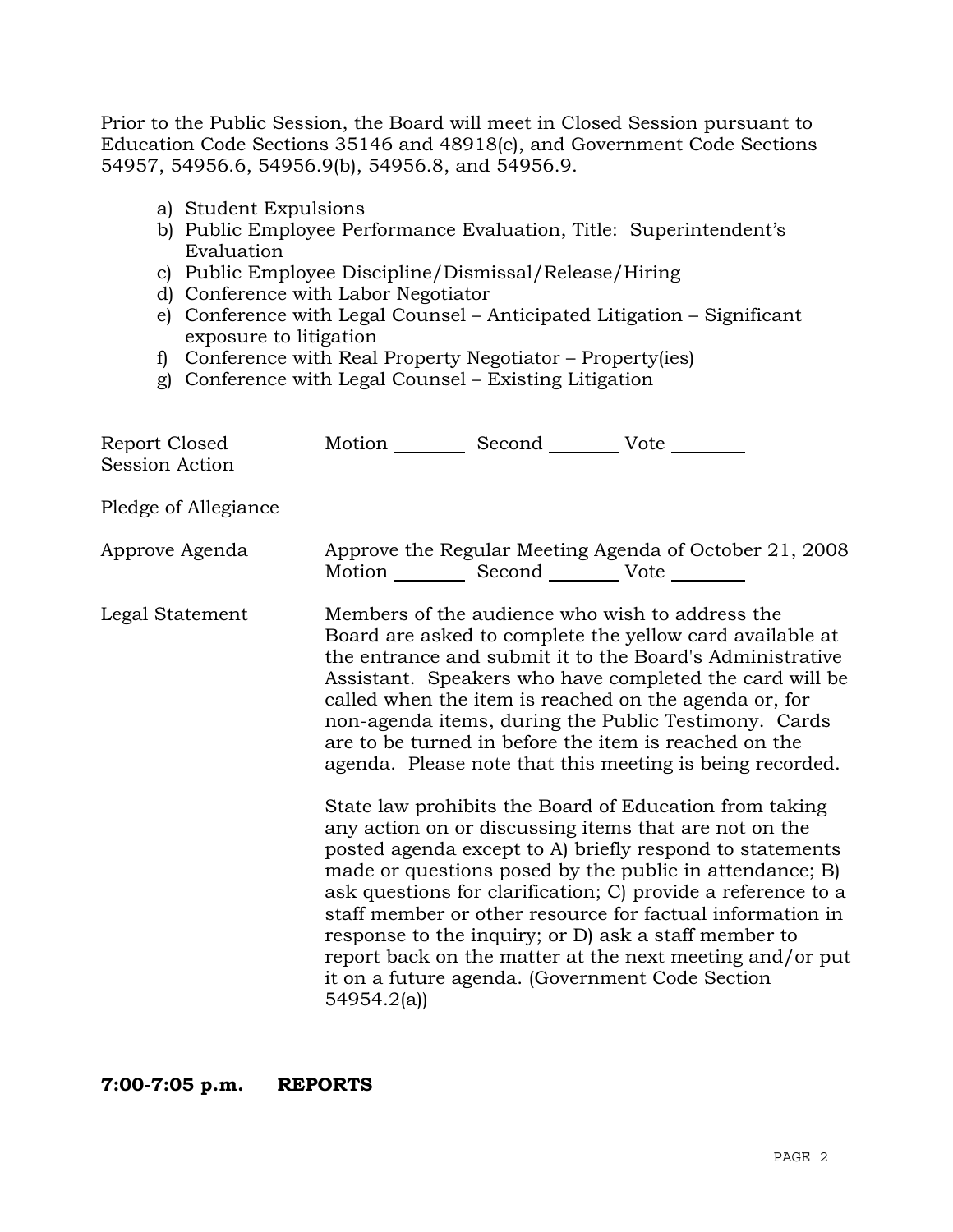Parks & Recreation Commission Report: Juan Manuel Martinez, San Leandro Unified School District Representative

## **PRESENTATIONS**

- **7:05-7:25 p.m.** \* Jaliza Eagles, coordinator of the GEAR-UP program will present information related to the GEAR-UP grant that the district received from the United States Department of Education. The grant amount is approximately \$500,000 each year for six years. The presentation will highlight the purpose of the grant, cohort of students served, the services provided to the cohort students, professional development, grant partnerships and accountability assurances.
- **7:25-7:55 p.m.** \* Cindy Cathey, Assistant Superintendent of Educational Services, has been meeting with the Garfield staff and families to discuss some of the challenges faced by the District due to dual schedules (traditional year and year round). The presentation will highlight information that has been discussed at these meetings including: fiscal impact, enrollment limitations, some ideas to be explored further, including proposed schedule modifications that are being considered.

### **7:55-8:00 p.m. PUBLIC TESTIMONY ON NON-AGENDA ITEMS**

**8:00-8:25 p.m. REPORTS** Correspondence Student Board Member Report Superintendent's Report Board Committee Reports • City/District Liaison

• Facilities/Technology

**8:25-8:30 p.m. CONSENT ITEMS**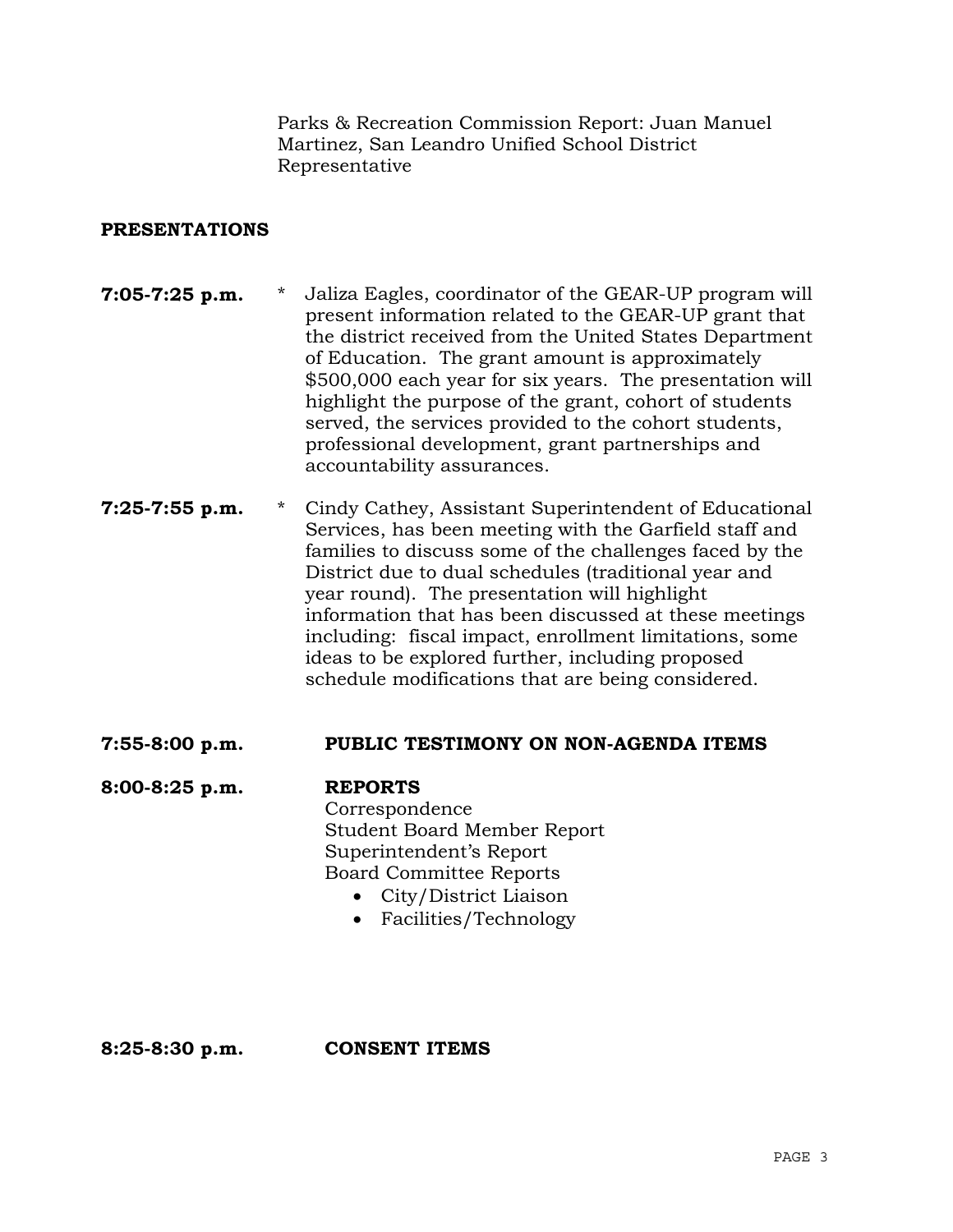These items are considered routine and may be enacted by a single motion. At the request of any member of the Board, any item on the consent agenda shall be removed and given individual consideration for action as a regular agenda item.

# General Services

| $1.1-C$                                                                                        | <b>Staff Recommendation:</b>                                                                                                 |  |  |  |
|------------------------------------------------------------------------------------------------|------------------------------------------------------------------------------------------------------------------------------|--|--|--|
| Approval of Board<br>Minutes – September<br>16, 2008                                           | Approve the minutes of the regular board meeting<br>held on September 16, 2008.                                              |  |  |  |
|                                                                                                | Motion _________ Second __________ Vote _______                                                                              |  |  |  |
| <b>Human Resources</b>                                                                         |                                                                                                                              |  |  |  |
| $2.1 - C$<br>Acceptance of<br>Personnel Report                                                 | <b>Staff Recommendation:</b><br>Accept Personnel Report as submitted.                                                        |  |  |  |
|                                                                                                | Motion _________ Second __________ Vote _______                                                                              |  |  |  |
| $2.2 - C$<br>Resolution #08-49,<br>Teachers Teaching Out<br>of Subject Area<br>(Education Code | Staff Recommendation:<br>Adopt Resolution #08-49, Teachers Teaching Out<br>of Subject Area (Education Code 44258.2).         |  |  |  |
| 44258.2)                                                                                       | Motion _________ Second __________ Vote _______                                                                              |  |  |  |
| $2.3-C$<br>Resolution #08-50<br>Teachers Teaching Out<br>of Subject Area<br>(Education Code    | Staff Recommendation:<br>Adopt Resolution #08-50 Teachers Teaching Out<br>of Subject Area (Education Code 44256(b)).         |  |  |  |
| 44256(b)                                                                                       | Motion _________ Second __________ Vote _______                                                                              |  |  |  |
| <b>Educational Services</b>                                                                    |                                                                                                                              |  |  |  |
| $3.1 - C$<br>Non-Public School<br>Contracts                                                    | <b>Staff Recommendation:</b><br>Approve the Non-Public School Contracts for<br>Special Education Students.                   |  |  |  |
|                                                                                                | Motion _________ Second __________ Vote _______                                                                              |  |  |  |
| $3.2 - C$<br>Recommendation from<br>Administrative Panel<br>for Expulsion                      | <b>Staff Recommendation:</b><br>Approve the Administrative Panel's<br>recommendation for expulsion for Student<br>E03-08/09. |  |  |  |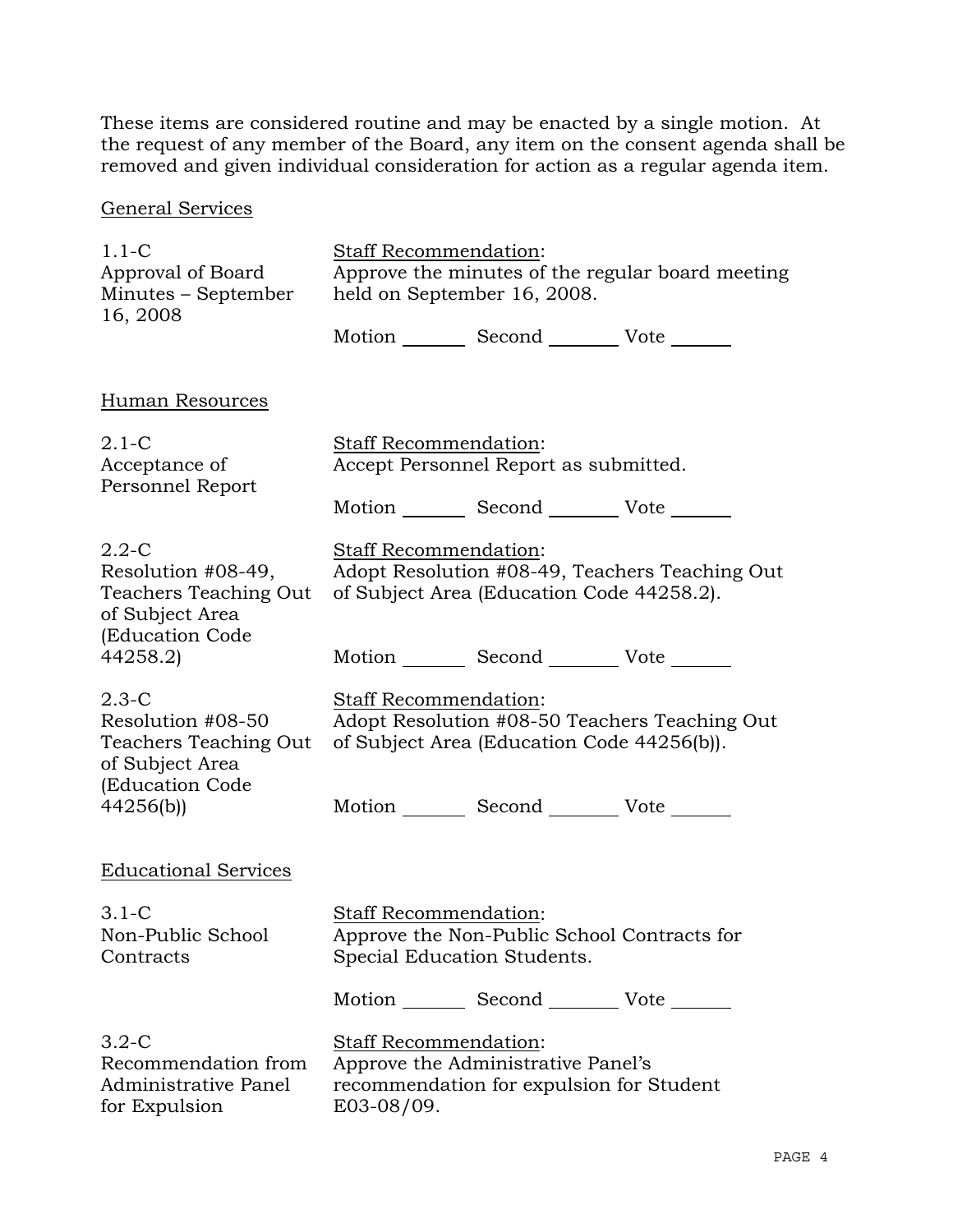Motion Second Vote \_\_\_\_\_\_

| $3.3 - C$                                                                                                                                                                                                                     | Staff Recommendation:                                |                                                                                                                                                      |                                                                                                    |
|-------------------------------------------------------------------------------------------------------------------------------------------------------------------------------------------------------------------------------|------------------------------------------------------|------------------------------------------------------------------------------------------------------------------------------------------------------|----------------------------------------------------------------------------------------------------|
| Contract between                                                                                                                                                                                                              | Approve the contract between Barry Chersky and       |                                                                                                                                                      |                                                                                                    |
| Barry Chersky and the                                                                                                                                                                                                         | the San Leandro Unified School District for Safe     |                                                                                                                                                      |                                                                                                    |
| San Leandro Unified                                                                                                                                                                                                           | Schools Support Team consultation.                   |                                                                                                                                                      |                                                                                                    |
| <b>School District</b>                                                                                                                                                                                                        | Motion Second Vote                                   |                                                                                                                                                      |                                                                                                    |
| $3.4-C$<br>Memorandum of<br>Understanding<br>between California<br>State University, East<br>Bay and San Leandro<br><b>Unified School District</b>                                                                            | Staff Recommendation:<br>counseling intern services. | Approve the Memorandum of Understanding<br>San Leandro Unified School District for<br>Motion _________ Second __________ Vote _______                | between California State University, East Bay and                                                  |
| $3.5 - C$                                                                                                                                                                                                                     | Staff Recommendation:                                |                                                                                                                                                      |                                                                                                    |
| California GEAR UP                                                                                                                                                                                                            | Approve the California GEAR UP Grant                 |                                                                                                                                                      |                                                                                                    |
| Grant Application for                                                                                                                                                                                                         | applications for Bancroft Middle School and John     |                                                                                                                                                      |                                                                                                    |
| Bancroft and John                                                                                                                                                                                                             | Muir Middle School, January 2008-August 2011.        |                                                                                                                                                      |                                                                                                    |
| Muir Middle Schools                                                                                                                                                                                                           | Motion _________ Second __________ Vote _______      |                                                                                                                                                      |                                                                                                    |
| $3.6 - C$<br>Memorandum of<br>Understanding<br>between Dyanna<br>Christie, GEAR UP<br>External Evaluator and<br>Independent<br>Contractor; CitySpan<br>Technologies; and the<br>San Leandro Unified<br><b>School District</b> | Staff Recommendation:                                | Approve the Memorandum of Understanding<br>between Dyanna Christie, GEAR UP External<br>District for data exchange procedures.<br>Motion Second Vote | Evaluator and Independent Contractor; CitySpan<br>Technologies, and the San Leandro Unified School |

Business Operations

4.1-C Ratification of Payroll Staff Recommendation: Ratify October 2008 payroll in the amount of \$4,638,778.52.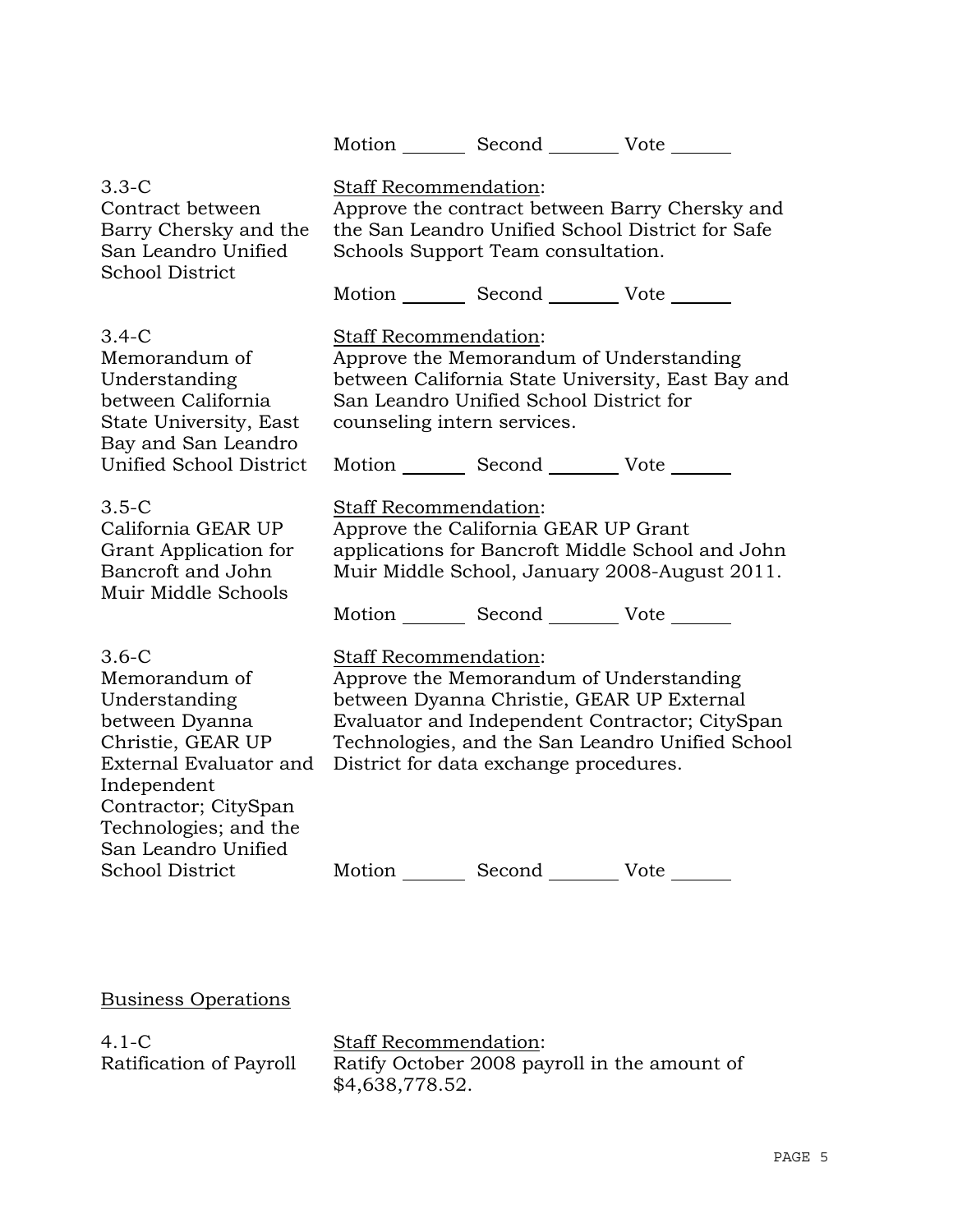|                                                                                                               |                                                                                                                                                                              | Motion _________ Second __________ Vote _______ |                                                                                                         |  |
|---------------------------------------------------------------------------------------------------------------|------------------------------------------------------------------------------------------------------------------------------------------------------------------------------|-------------------------------------------------|---------------------------------------------------------------------------------------------------------|--|
|                                                                                                               |                                                                                                                                                                              |                                                 |                                                                                                         |  |
| $4.2-C$<br>Approval of Bill<br>Warrants                                                                       | Staff Recommendation:<br>Approve Bill Warrants #88769360-88783318 in<br>the amount of \$6,336,106.54.                                                                        |                                                 |                                                                                                         |  |
|                                                                                                               |                                                                                                                                                                              | Motion _________ Second _________ Vote _______  |                                                                                                         |  |
| $4.3-C$<br>Intra-Budget Transfers                                                                             | Staff Recommendation:<br>Approve the request for Intra-Budget Transfers for<br>July and August 2008.                                                                         |                                                 |                                                                                                         |  |
|                                                                                                               |                                                                                                                                                                              | Motion _________ Second __________ Vote _______ |                                                                                                         |  |
| $4.4-C$<br>Resolution #08-47 to<br>Declare Certain<br>Equipment Surplus<br>and/or Obsolete.                   | <b>Staff Recommendation:</b><br>Adopt Resolution #08-47 to declare certain<br>equipment surplus and/or obsolete due to the age<br>and condition of the designated equipment. |                                                 |                                                                                                         |  |
|                                                                                                               |                                                                                                                                                                              | Motion _________ Second __________ Vote _______ |                                                                                                         |  |
| $4.5-C$<br>Contract Services with<br>Littler Mendelson, P.C.<br>(Labor Relations) for<br>the 2008-2009 School | Staff Recommendation:<br>Approve contract services with Littler Mendelson,<br>P.C. (Labor Relations) for the 2008-2009 School<br>Year.                                       |                                                 |                                                                                                         |  |
| Year                                                                                                          |                                                                                                                                                                              | Motion _________ Second _________ Vote _______  |                                                                                                         |  |
| $4.6-C$<br>Resolution #08-48<br>Designating a Chief<br>Business Official to<br>Serve on the Alameda           | <b>Staff Recommendation:</b><br>Adopt Resolution #08-48 designating a Chief<br>Business Official to serve on the Alameda County<br>Treasury Oversight Committee.             |                                                 |                                                                                                         |  |
| <b>County Treasury</b><br>Oversight Committee                                                                 |                                                                                                                                                                              | Motion _________ Second __________ Vote _______ |                                                                                                         |  |
| $4.7-C$<br>District Office Carpet<br>Project, Bid Package<br>#M08-01                                          | Staff Recommendation:                                                                                                                                                        | Motion _________ Second __________ Vote _______ | Approve contractor, East Bay Floorcovering, Inc.,<br>for the replacement of the District Office carpet. |  |
|                                                                                                               |                                                                                                                                                                              |                                                 |                                                                                                         |  |

**8:30-8:40 p.m. DISCUSSION ITEM**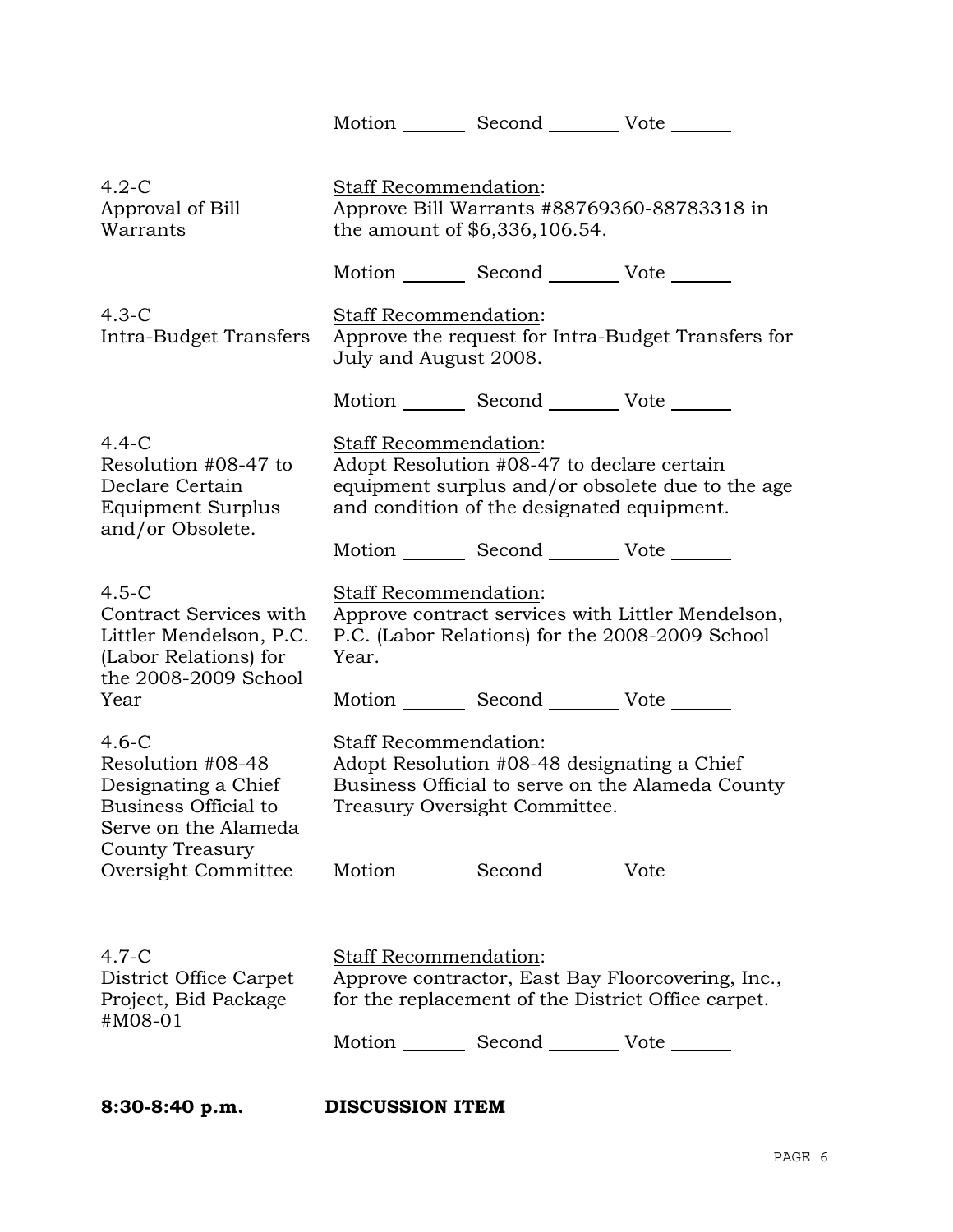# General Services

| $1.1-D$<br>Proposed revisions to<br>the San Leandro<br>Municipal Code (SLMC)<br>Sections 1-3-11105, 1-<br>3-1110 Related to<br>Nomination of School<br>District Representative<br>to the Recreation and | Staff Recommendation:<br>The Board will discuss and consider the proposed<br>revisions to the San Leandro Municipal Code<br>(SLMC) Sections 1-3-11105, 1-3-1110 related to<br>Nomination of School District Representative to<br>the Recreation and Parks Commission. |                                                                                                                                                                                              |                                                                                                                                                                |  |
|---------------------------------------------------------------------------------------------------------------------------------------------------------------------------------------------------------|-----------------------------------------------------------------------------------------------------------------------------------------------------------------------------------------------------------------------------------------------------------------------|----------------------------------------------------------------------------------------------------------------------------------------------------------------------------------------------|----------------------------------------------------------------------------------------------------------------------------------------------------------------|--|
| Parks Commission                                                                                                                                                                                        |                                                                                                                                                                                                                                                                       |                                                                                                                                                                                              | Motion _________ Second __________ Vote _______                                                                                                                |  |
| $8:40-8:45 p.m.$                                                                                                                                                                                        | <b>INFORMATION ITEMS</b>                                                                                                                                                                                                                                              |                                                                                                                                                                                              |                                                                                                                                                                |  |
| <b>Educational Services</b>                                                                                                                                                                             |                                                                                                                                                                                                                                                                       |                                                                                                                                                                                              |                                                                                                                                                                |  |
| $3.1-I$<br>Williams Quarterly<br>Report                                                                                                                                                                 | Staff Recommendation:<br>The Board will receive for information and review<br>the Williams Uniform Complaints (including<br>Valenzuela Settlement requirements) Quarterly<br>Report for the period July through September<br>2008.                                    |                                                                                                                                                                                              |                                                                                                                                                                |  |
| <b>Business Operations</b>                                                                                                                                                                              |                                                                                                                                                                                                                                                                       |                                                                                                                                                                                              |                                                                                                                                                                |  |
| $4.1-I$<br>Miscellaneous Receipts                                                                                                                                                                       | Staff Recommendation:<br>Miscellaneous receipts in the amount of<br>\$9,516,438.58 have been deposited in the<br>Treasury of Alameda County.                                                                                                                          |                                                                                                                                                                                              |                                                                                                                                                                |  |
| 8:45 p.m.                                                                                                                                                                                               | <b>BOARD MEMBERS</b>                                                                                                                                                                                                                                                  |                                                                                                                                                                                              | ADDITIONAL SUGGESTIONS AND COMMENTS FROM                                                                                                                       |  |
| <b>ANNOUNCEMENT</b>                                                                                                                                                                                     |                                                                                                                                                                                                                                                                       | <b>Board of Education Meetings</b>                                                                                                                                                           |                                                                                                                                                                |  |
|                                                                                                                                                                                                         |                                                                                                                                                                                                                                                                       | Regular Meeting – November 4, 2008<br>Regular Meeting - November 18, 2008<br>Regular Meeting - December 2, 2008<br>Special Meeting – December 8, 2008<br>Special Meeting – December 11, 2008 | (Swearing in and Reception for New & Re-Elected Trustees)<br>Regular Meeting - January 8, 2009 (placeholder)<br>Regular Meeting – January 21, 2009 (Wednesday) |  |